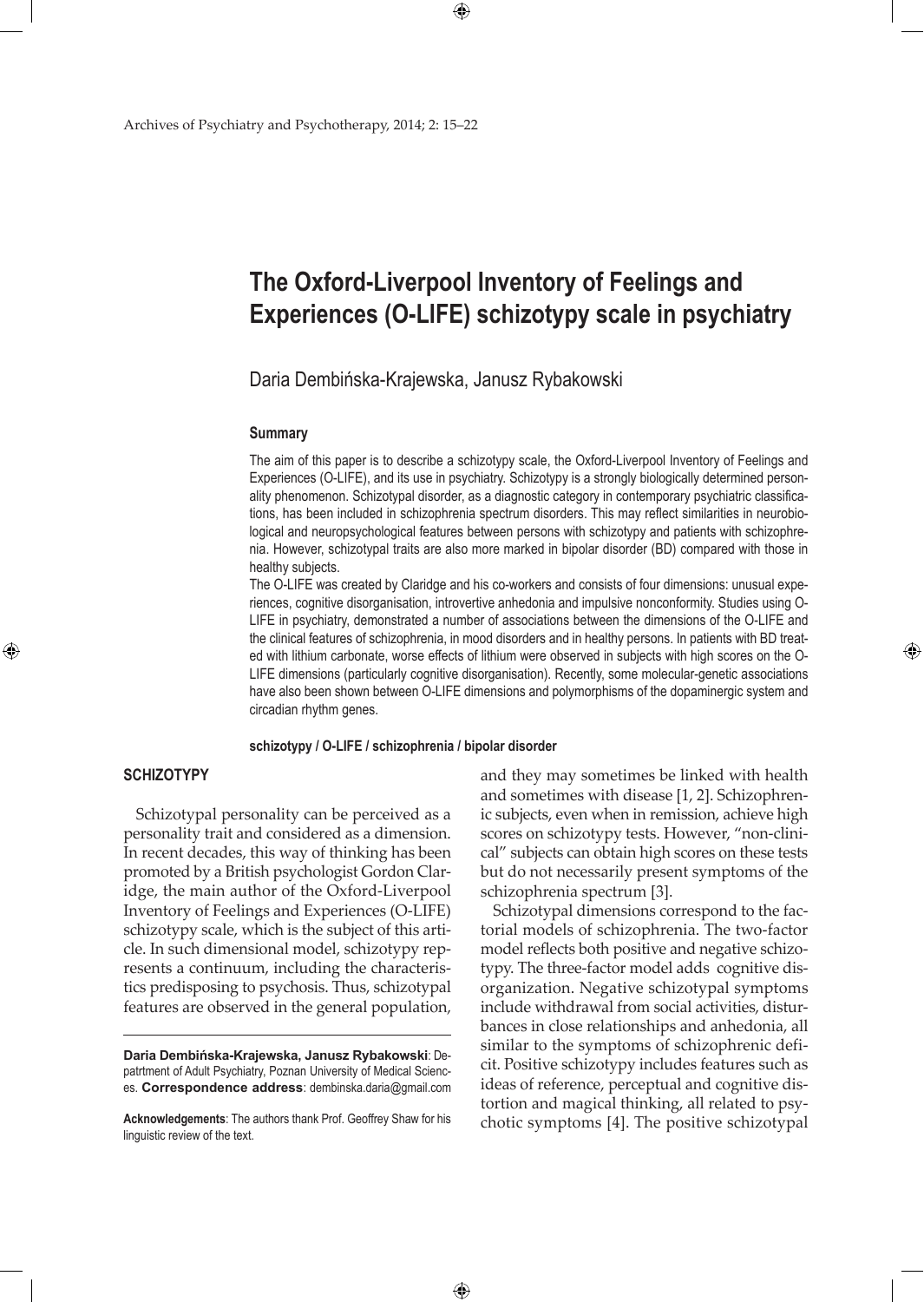⊕

dimension can be divided into two parts: unusual perceptual experiences relating ideas and / or bizarre beliefs inconsistent with the cultural system [5]. In addition, cognitive disorganization may also be included, probably being most closely associated with the development of psychosis [6].

Some schizotypal components may be advantageous from an evolutionary point of view. For example, it was found that elevated levels of "remarkable sensibility" and creativity are associated with reproductive success [7].

In contrast to the "dimensional" aspect, schizotypy can be regarded, in "categorical" terms, as a disorder with a susceptibility to psychosis and, in extreme cases, to schizophrenia. This is reflected in contemporary psychiatric diagnostic classifications. In the fifth version of the Diagnostic and Statistical Manual [8] schizotypal disorder (schizotypal personality), is classified within "Schizophrenia spectrum disorders and other psychotic disorders," but its description is included in the section on personality disorders as follows: "The essential feature of schizotypal personality disorder is a pervasive pattern of social and interpersonal deficits marked by acute discomfort with, and reduced capacity for, close relationships as well as by cognitive or perceptual distortions and eccenticities of behavior. This pattern begins by early adulthood and is present in a variety of contexts." [8].

Also, the International Classification of Diseases [9] locates schizotypy in the section entitled: "Schizophrenia, schizophreniform disorder (schizotypal) and delusional disorders", There it is characterized by eccentric behavior, thinking and affectual abnormalities which resemble the symptoms of schizophrenia, but also suggests that the development and course of schizotypy may resemble personality disorders.

Discussing the pathophysiology of schizotypy, in the context of schizophrenia spectrum disorder, Siever and Davis [4] point to a higher prevalence of schizotypy in the relatives of schizophrenia patients in comparison with other groups. Probably both schizophrenia and schizotypy subjects show a distinct inheritance of positive and deficit symptoms. In both disorders, similar psychophysiological abnormalities have been identified e.g. abnormal eye movements, evoked potentials (P50 and P300) and abnormal

results in such tests as "prepulse inhibition" and "backward masking". As in schizophrenia, schizotypy presents cognitive dysfunctions, including deficits in working memory, executive function and attention, connected mostly with impaired activity of the prefrontal cortex. Functional neuroimaging studies have shown deficient prefrontal and temporal cortex activity in both disorders, more severe in schizophrenia, and an increase in metabolic activity of subcortical structures (striatum), associated with elevated dopaminergic neurotransmission. A number of studies have indicated shared genetic factors underlying both bipolar disorder and schizophrenia. Schizotypal traits might form a phenotype intermediate between these diseases. The dimension common to both groups is cognitive disorganization. The level of this is substantially higher in schizophrenic families and in bipolar patients with psychotic symptoms, but does not reach a high level in the relatives of those with bipolar disorder without psychotic symptoms. This dimension of schizotypy is probably a risk factor for psychotic forms of bipolar disorder [10].

According to Heron et al [11], schizotypal traits are significantly more frequent in patients with bipolar disorder than among healthy people, although their intensity in bipolar patients is lower than in schizophrenia. Also, studies carried out in the Department of Adult Psychiatry, Poznań University of Medical Sciences, showed that patients with bipolar disorder obtained significantly higher scores on all scales of schizotypy, compared with the control group,. In addition it was found that, in the bipolar group, schizotypal traits were associated with the level of creativity [12].

⊕

# **The tools for measurement of schizotypy: towards the O-LIFE**

One of the most important tools for the measurement of schizotypy features is the Schizotypal Personality Questionnaire created by Adrian Raine in 1991 [13]. Important contributions to the psychometrics of schizotypy have been made by an American psychologist, Loren Chapman, who created five scales of susceptibility to psychosis. These scales are: the Physical Anhedo-

Archives of Psychiatry and Psychotherapy, 2014; 2: 15–22

 $\bigoplus$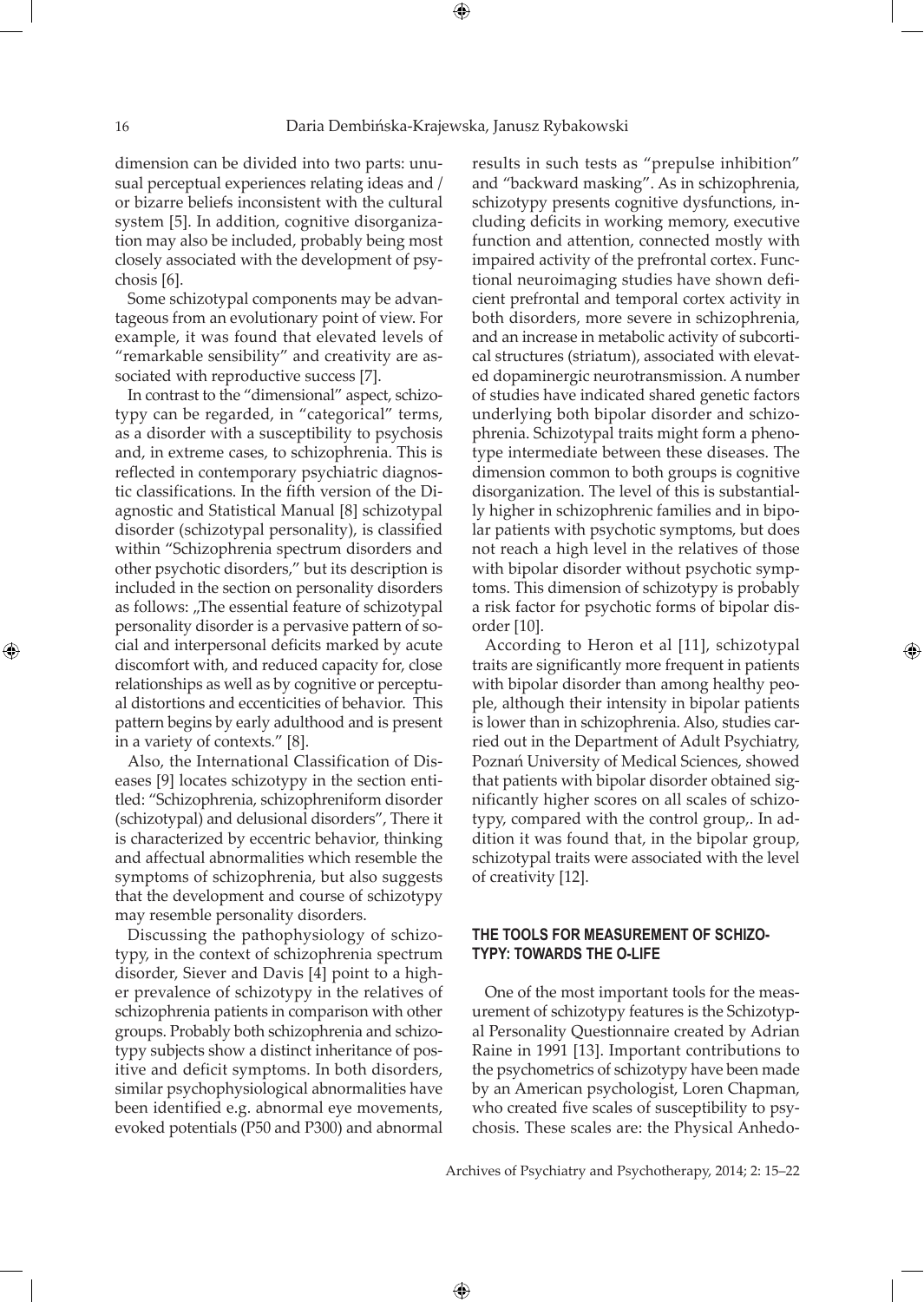nia Scale (PhyAnh), Perceptual Aberration Scale (PerAb), Magical Ideation Scale (MagicId), Impulsive Nonconformity Scale (NonCon) and Social Anhedonia Scale (SocAnh) [3, 14, 15].

Other useful diagnostic tools include the Schizophrenism Scale [15], which mainly concerns social withdrawal and specific cognitive functioning, and the Hallucination Scale [15]. Based on the DSM-III criteria for schizotypal personality, the Schizotypal Personality Scale [16] and the Kings Schizotypy Questionnaire were created [17].

There is also a schizotypy scale created by Peter Venables, a prominent researcher of this issue. He has shown that both cognitive dysfunctions and problems with concentration and perception belong to a positive dimension. On the other hand, anhedonia and withdrawal can be considered as a schizotypal aspect of negative symptoms. However, positive and negative dimensions were not correlated [18].

The schizotypy concept, as defined by Claridge, is mainly based on personality traits, and not on the basis of clinical observation of patients with schizotypal personality or patients with schizophrenia. This approach suggests the existence of a number of attributes, the occurrence of which result in high schizotypy scores, and may increase the risk of psychosis. It also emphasizes the presence of schizotypal traits in the general population, divides them into positive and negative aspects, and adds cognitive disorganization and impulsivity. Initially, for the creation of the Schizotypal Personality Scale (37 questions) and the Borderline Personality Scale (18 questions) the schizotypal personality and borderline personality criteria of the DSM-III were used. This tool, a prototype of the Oxford-Liverpool Inventory of Feelings and Experiences (O-LIFE), was published in 1989 [19], but was not subjected to psychometric procedures.

⊕

The next step was the creation of the O-LIFE. This scale includes four subscales, unusual experiences, cognitive disorganization, introvertive anhedonia and impulsive nonconformity. Inclusion of the last subscale, although often questioned, may refer among others, to the violent offenses sometimes made by psychotic patients [20].

## **Description of the O-LIFE and its verification**

The O-LIFE scale covers four areas of symptoms: 1) a tendency to experience unusual perceptual and cognitive sensations and /or a tendency to magical interpretation of occurring events (positive aspects of schizotypy); 2) cognitive disorganization, which is similar to the formal thought disorder occurring in schizophrenia and may include unconventional trains of thought and associations; 3) a tendency to anhedonia and introversion associated with blunted affect, antisocial behavior and lack of ability to feel pleasure from contacts with other people, or physical pleasure (negative aspects of schizotypy); 4) impulsivity and failure to follow social rules, which are associated with mood instability and unpredictability of behavior, especially noncompliance with conventional or established social roles [1].

Two versions of the questionnaire have been elaborated. Both of these consist of four subscales. A full version of the O-LIFE was introduced in 1995 and contains 104 questions. The subscale of unusual experiences contains 30 questions, of cognitive disorganization 24, of introvertive anhedonia 27, and of impulsive nonconformity 23 questions [21]. The short version was introduced in 2005 and consists of 43 questions and. It was introduced as a screening instrument, whose application takes considerably less time than the full version. In this version a tendency to unusual experiences is evaluated on the basis of answers to 12 questions, cognitive disorganization 11, introvertive anhedonia 10, and impulsive nonconformity 10 [22].

The unusual experiences subscale includes questions describing abnormal thinking, magical thinking and hallucinations ("Do you ever feel sure that something is about to happen, even though there does not seem to be any reason for you thinking that?", "Can some people make you aware of them just by thinking about you?", "When you look in the mirror does your face sometimes seem quite different from usual?") [21].

Cognitive disorganization refers to disorders of attention and concentration, difficulty in making decisions, and to fear appearing in social situations  $\int_{\nu}$  Are you easily distracted when you

 $\bigoplus$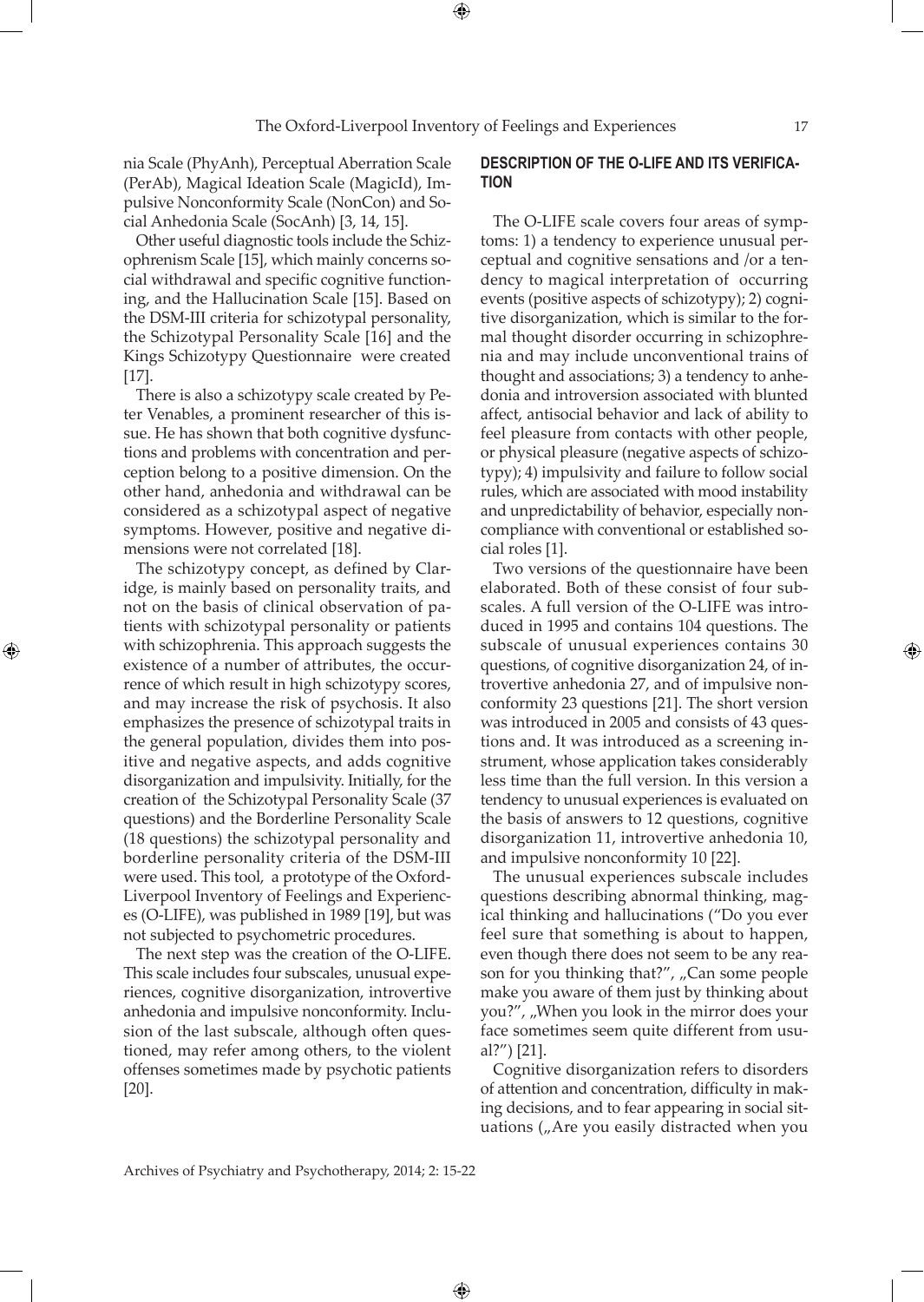read or talk to someone?", "Do you ever feel that your speech is difficult to understand because the words are all mixed up and don't make sense?", "Do you often hesitate when you are going to say something in a group of people whom you more or less know?") [21].

Introvertive anhedonia includes questions concerning lack of satisfaction with social contacts and the inability of enjoyment - including physical - which is also associated with the avoidance of intimacy. Examples include such questions as: "Do people who try to get to know you better usually give up after a while?", "Are people usually better off if they stay aloof from emotional involvements with people?", "Has dancing or the idea of it always seemed dull to you?", "Have you often felt uncomfortable when your friends touch you?".

The questions in the subscale of impulsive nonconformity describe unpredictable and eccentric forms of antisocial behavior, often due to a lack of internal control ("Do you often feel like doing the opposite of what other people suggest, even though you know they are right?" "Do you often have an urge to hit someone?", "When you catch a train do you often arrive at the last minute?" [21, 22].

The O-LIFE has been translated into many languages. Verification of the scale on large groups of subjects has been conducted since 1995. Internal consistency and reliability of both: long (104 questions) and short (43 questions) versions have been confirmed [22].

In the study of Cochrane et al (2010), the O-LIFE scale was used to asses schizophrenia patients and control subjects, and, in these patients, the results were compared with those obtained on the Scale for the Assesment of Positive Symptoms (SAPS) and the Scale for the Assesment of Negative Symptoms (SANS). On O-LIFE, patients obtained significantly higher scores than those in the control group in both positive and negative dimensions and in disorganization. There were no differences in relation to impulsive nonconformity. In the patients group, where positive symptomatology (measured by the SAPS) correlated with the level of unusual experiences and cognitive disorganization recorded in O-LIFE. However, no association was found between the results obtained in the SANS and introvertive anhedonia.

In studies using the short version of the O-LIFE perfomed in a group at high risk of psychosis, significant correlations were found between the following dimensions: unusual experiences, cognitive disorganization, introvertive anhedonia and psychopathological symptoms, psychosocial functioning and quality of life, but there was no such relationship with impulsive nonconformity. This confirms the suggestion that, in the O-LIFE short version, impulsive nonconformity should be interpreted with caution. Unusual experiences proved to be a factor associated with a positive dimension of psychosis. Cognitive disorganization was associated with symptoms of depression, anxiety, anhedonia, introversion as well as with quality of life and social functioning [23].

#### **The O-LIFE in psychiatry**

Many studies using the O-LIFE have attempted to establish a link between schizotypy and schizophrenia. Research on thinking and semantic language have indicated that schizotypy subjects reaching high scores in the O-LIFE make the same errors in the word associating test, as patients with schizophrenia [24]. On the other hand, people with high scores on schizotypy scales show deficits in tasks testing subtle processes of categorization. However, they do not show a global impairment of the semantic processing which occurs in schizophrenia. Their deficits may correspond to semantic tasks which require both fast and accurate access to the semantic web [25].

Any correlation between the O-LIFE and declarative memory and its emotional dysfunction, which is a basic feature of psychotic disorders was also studied [26]. It appeared that a positive dimension of schizotypy is important for the deterioration or improvement of memory caused by emotional factors. Improvement of declarative memory by emotional designation was shown in a group having low scores on the scale of extraordinary experiences and was absent in a group having high scores on this scale. A negative dimension of schizotypy had no effect on memory. This may suggest that the emotional memory problems that occur in schizophrenia are also evident in the group with qua-

Archives of Psychiatry and Psychotherapy, 2014; 2: 15–22

 $\bigoplus$ 

⊕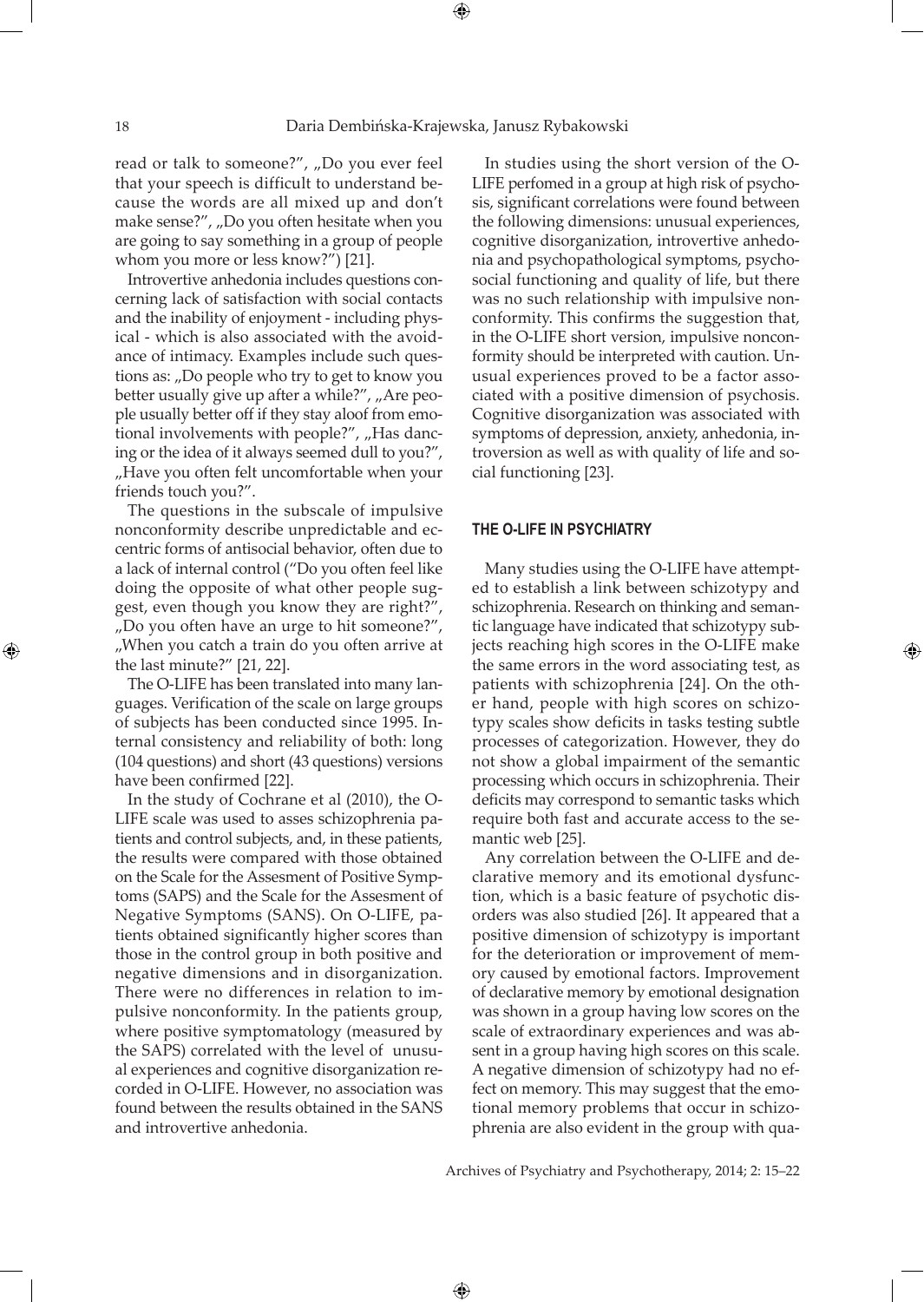si-psychotic experiences similar to the positive symptoms of schizophrenia, since this group achieves high scores in unusual experiences and impulsive nonconformity [26].

The experimental results also show that so called shift-learning deficits, similar to those in schizophrenia, are associated with negative schizotypal dimensions (introvertive anhedonia) and impulsivity (impulsive nonconformity), but not with the level of cognitive disorganization. None of the schizotypy dimensions had a noticeable impact on learning, before the target shift, which confirms the notion that ability to change the way of thinking in changing conditions is related to the severity of negative symptoms of schizophrenia [27].

High scores in the O-LIFE have been achieved by those people who use the right hand for writing, but prefer to use the left hand for a number of other basic activities (e.g. throwing, holding racquets, using hammers, toothbrushes and scissors). The results indicate that inconsistency in favoring one hand are associated with a higher probability of schizotypal thinking [28].

⊕

A rich area of research is studying a possible relationship between schizotypy and creativity. Results indicate that artists receive higher scores in scales measuring positive schizotypy, disorganisation, antisocial behavior, neuroticism, openness to experience, divergent thinking, but lower scores on conformity, when compared with a group of people who are not artists [29]. Studies performed in our Department using the O-LIFE scale showed that, in patients with bipolar disorder, there was asignificant relationship between schizotypy and creative thinking [12]. Using this scale, Burch et al [30] demonstrated that visual artists achieved significantly higher results in three subscales of the O-LIFE (unusual experiences, cognitive disorganization, and impulsive nonconformity) compared to a control group. It follows, therefore, that bipolar patients may have a tendency to both original ideas and creative action, which go hand in hand with a tendency to impulsivity, antisocial behavior and eccentricity. It can also be assumed that the positive dimension of schizotypy in such patients is related to both psychotic features in thinking, as well as to the occurrence of excessive and unstable emotions [12, 31].

Recently, a confirmation of the relationship between creativity and high scores of schizotypy came from the study of Ando et al [32]. They administered the O-LIFE to 500 comedians and found very high scores in all scales of the O-LIFE, the highest being introvertive anhedonia and impulsivity. One of the manifestations of creative ability may be humor, an ability to connect unrelated areas or ideas in unexpected and absurd ways. It can therefore be concluded that the cognitive style (divergent thinking) of comedians may be similar to cognitive psychotic style (excessive switching).

In our Department, we were carried out the first study using the O-LIFE in bipolar patients who have received long-term prophylactic treatment with lithium. A negative correlation was found between the quality of response to longterm lithium treatment and schizotypy traits. This was statistically significant in respect to cognitive disorganization. The answers to the questions in the latter dimension which showed a significant negative correlation with the response to lithium treatment, were related to prepsychotic situations, such as an inability to control thoughts and situations of information overload. The negative correlation between psychoticism and lithium effectiveness may be consistent with clinical experience, indicating that lithium does not exert an antipsychotic effect [33].

### **Molecular-genetic studies of the O-LIFE**

Genetic studies of schizotypy have always been closely connected with genetic studies of schizophrenia. The greatest focus in this respect is on genes of the dopaminergic system, the gene for catechol-O-methyltransferase (COMT) which is connected with dopamine catabolism, being most frequently studied. The COMT gene possesses a functional polymorphism Val108Met, where the Met allele is connected with lower metabolic activity. Studies on an association between schizotypal features and the Val108Met polymorphism of the COMT gene have more than a decade of history, and their results have been controversial. Avramopoulos et al. [34] in a study of 379 healthy persons demonstrated an association of schizotypal features with the Val allele, having higher metabolic activity. Similar

 $\bigoplus$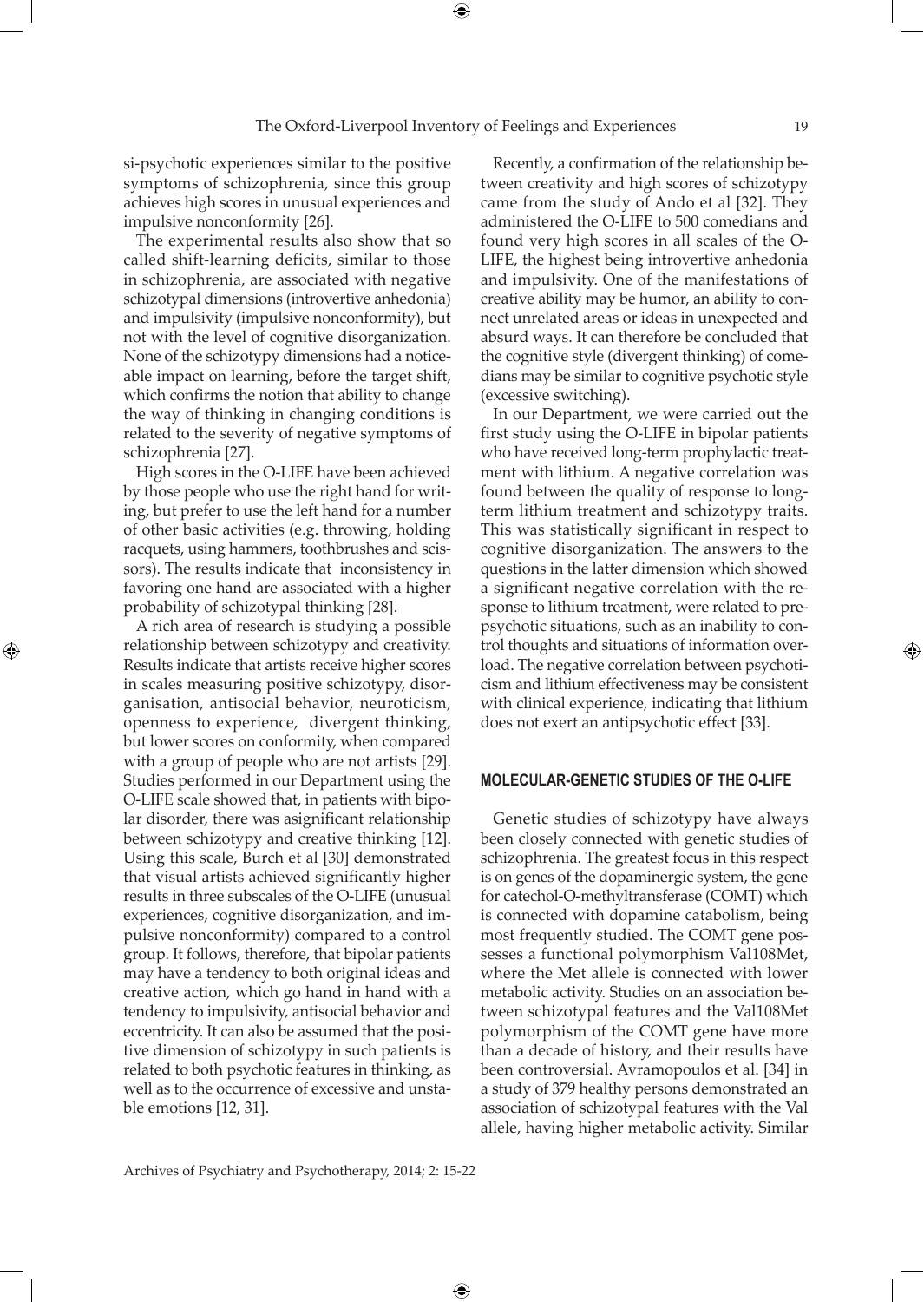⊕

 $\bigoplus$ 

results were obtained by Schürhoff et al [35] in healthy persons and the healthy relatives of patients with schizophrenia or bipolar disorder. On the other hand, Ma et al [36], in their study of a Chinese population, showed an association between schizotypal traits and the Met allele. In recent years, an association has also been found between schizotypal traits and "schizophrenic" genes identified through genome-wide association studies (GWAS). These genes include ZN-F804A (zinc finger protein 804A) gene [37] and CACNAC1 (Alpha 1C subunit of the L-type voltage-gated calcium channel) gene [38].

Recently, the results of studies, estimating the molecular-genetic background of schizotypic traits assessed by means of the O-LIFE scale appeared. German researchers [20] studied a large group of healthy persons (n=1228), in whom the O-LIFE scale was measured and the genotyping of the polymorphisms of their dopaminergic system genes was carried out. An association was found between the Val allele of the Val108- Met polymorphism of the COMT gene, polymorphism of the dopamine transporter (DAT) gene and the dimension of "unusual experiences". Also, an association between polymorphism of the monoamine oxidase, type A (MAO-A) gene and the dimension of cognitive disorganisation, as well as between polymorphism of the dopamine receptor D2 (DRD2) gene and the dimension of impulsive nonconformity, was observed in men.

In the Poznań centre, molecular-genetic studies of the O-LIFE dimensions were performed in patients with bipolar disorder. Higher scores of cognitive disorganisation and introvertive anhedonia were found in carriers of the Met allele of Val108Met polymorphism of the COMT gene. This may suggest that these dimensions of schizotypy on the O-LIFE scale in bipolar patients may be connected with higher activity of dopaminergic system [39]. This may correspond to other studies of bipolar patients showing that carriers of Met allele of this polymorphism had higher stores of the "novelty seeking" feature, which is associated with higher activity of the dopaminergic system [40]. Another study in the Poznań centre of patients with bipolar disorder and using the O-LIFE scale, involved other genes of the dopaminergic system as well as circadian rhythm genes. An association between polymorphism of the DRD3 gene and the "unusual experiences" dimension as well as between polymorphism of the DRD4 gene and introvertive anhedonia, was found. Associations were also observed between several polymorphism of the ARNTL (aryl hydrocarbon receptor nuclear translocator-like) gene, one of the most important circadian rhythm genes and dimensions of both "cognitive disorganisation" and "unusual experiences" [41].

#### **Concluding remarks**

The schizotypy concept is a significant phenomenon in current psychiatry and the Oxford-Liverpool Inventory of Feelings and Experiences (O-LIFE) is an important tool in this respect. Clinical, neuropsychological and neurobiological studies using O-LIFE, allow us to expand our knowledge about schizophrenia, affective disorders and other psychiatric disorders. The preliminary results of molecular-genetic findings pertaining to this scale, suggest the possibility of utilising the O-LIFE scale in the context of the neurobiology of brain function.

## **References**

 $\bigoplus$ 

1. Claridge G, McCrerry C, Mason O, Bentall R, Boyle G, Slade P, Popplewell D. The factor structure of 'schizotypal' traits: A large replication study. 1996; 35: 103-115.

⊕

- 2. Hergovich A, Schott R, Arendasy M. On the relationship between paranormal belief and schizotypy among adolescents. Pers Individ Dif. 2008; 45: 119-125.
- 3. Claridge G, Beech T. Fully and quasi-dimensional constructions of schizotypy. In: Schizotypal personality. Raine A, Lencz T, Mednick SA (Eds). Cambridge University Press. 1995: 192 - 216.
- 4. Siever LJ, Davis KL. The pathophysiology of schizophrenia disorders: perspectives from the spectrum. Am J Psychiatry 2004; 161: 398–413.
- 5. Suhr JA, Spitznagel MB. Factor versus cluster models of schizotypal traits. I: A comparison of unselected and highly schizotypal samples. Schizophr Res. 2001; 52: 231-239.
- 6. Liddle PF. Symptoms of chronic schizophrenia. A re-examination of the positive-negative dichotomy. Br J Psychiatry 1987; 151: 145-151.
- 7. Nettle D, Clegg H. Schizotypy, creativity and mating success in humans. Proc Biol Sci 2006; 273: 611–615.

Archives of Psychiatry and Psychotherapy, 2014; 2: 15–22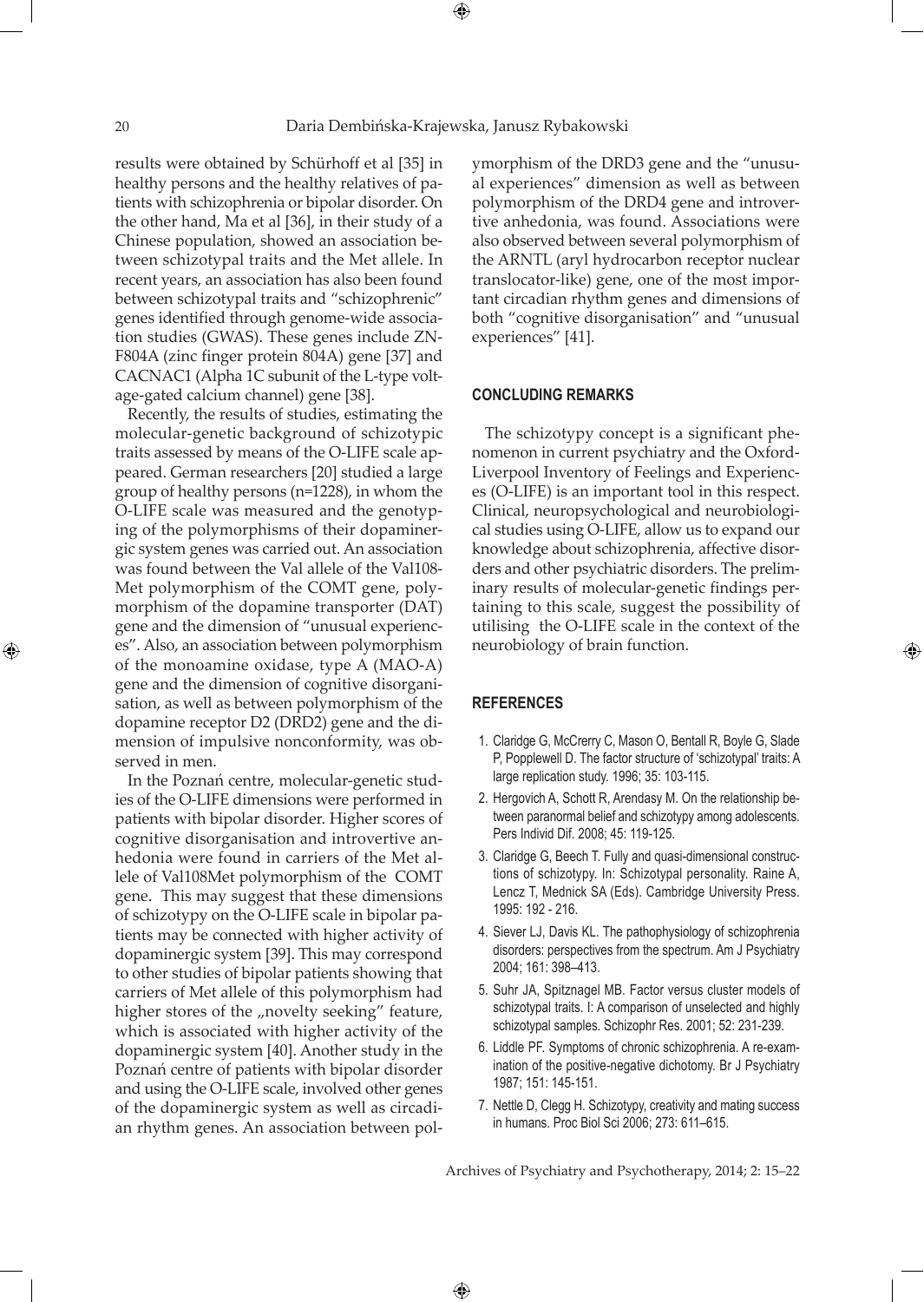$\bigoplus$ 

- 8. DSM V. Diagnostic and Statistical Manual of Mental Disorders. Fifth edition. American Psychiatric Publishing. Washington, DC London, England. 2013.
- 9. ICD-10. The International Classification of Mental and Behavioural Disorders. World Health Organization, Geneva, 1992.
- 10. Schürhoff F, Laguerre A, Szoke A, Meary A, Leboyer M. Schizotypal dimensions: continuity between schizophrenia and bipolar disorders. Schizophr Res. 2005; 80: 235-42.
- 11. Heron J, Jones I, Wiliams J, Owen MJ, Craddock N, Jones LA. Self-reported schizotypy and bipolar disorder: demonstration of lack of specifity of the Kings Schizotypy Questionnaire. Schizophr Res. 2003; 65: 153-8
- 12. Rybakowski J K, Klonowska P. Bipolar mood disorder, creativity and schizotypy: an experimental study. Psychopathology 2011; 44: 296-302.
- 13. Raine A. The SPQ: A scale for the assesment of schizotypal personality based on DSM-III-R criteria. Schizophr Bull 1991; 17: 555 – 564.
- 14. Chapman LJ, Chapman JP, Kwapil TR, Eckblad M, Zinser MC. Putatively psychosis-prone subjects 10 years later. J Abnorm Psychol. 1994; 103: 171 – 183.
- 15. Chapman JP, Chapman LJ, Kwapil TR. Scales for the measurement of schizotypy. In: Schizotypal personality. Raine A, Lencz T, Mednick SA (Eds). Cambridge University Press. 1995: 79-106.
- 16. Claridge G, Broks P. Schizotypy and hemisphere function: I. Theoretical considerations and the measurement of schizotypy. Pers Indiv Differ 1985; 5: 633 – 648.

⊕

- 17. Jones LA, Cardno AG, Murphy KC, Sanders RD, Gray MY, McGuffin P, Owen MJ, Williams J. The Kings Schizotypy Questionnaire as a quantitative measure of schizophrenia liability. Schizophr Res. 2000; 45: 213-21.
- 18. Venables, PH. Schizotypal personality as a developmental stage in studies of risk for schizophrenia. In: Schizotypal personality. Raine A, Lencz T, Mednick SA (Eds). Cambridge University Press 1995; 107 – 131.
- 19. Bentall RP, Claridge GS, Slade PD. The multidimensional nature of schizotypal traits: A factor analiytic study with normal subjects. Br J Psychol 1989; 28: 363-75.
- 20. Grant P, Kuepper Y, Mueller EA, Wielpuetz C, Mason O, Henning J. Dopaminergic foundations of schizotypy as measured by the German version of the Oxford-Liverpool Inventory of Feelings and Experiences (O-LIFE)-a suitable endophenotype of schizophrenia. Front Human Neurosci 2013; 24; 7:1.
- 21. Mason O, Claridge G. The Oxford-Liverpool Inventory of Feelings and Experiences (O-LIFE): Further description and extended norms. Schizophr Res 2006; 82: 203-211.
- 22. Mason O, Linney Y, Claridge G. Short scales for measuring schizotypy. Schizophr Res 2005; 78: 293-296.
- 23. Lin A, Wigman JT, Nelson B, Wood SJ, Vollebergh WA, van Os J, Yung AR. Follow-up factor structure of schizotypy and its clinical associations in a help-seeking sample meeting ultra-high risk for psychosis criteria at baseline. Compr Psychiatry. 2013; 54: 173-80.
- 24. Neill E, Rossell SL, Kordzadze M. Investigating word associations in a schizotypy sample: Contrasting implicit and explicit processing. Cogn Neuropsychiatry. 2013; Jul 17 [Epub ahead of print].
- 25. Morgan CJ, Bedford NJ, O'Regan A, Rossell SL. Is semantic processing impaired in individuals with high schizotypy? J Nerv Ment Dis. 2009; 197: 232-8.
- 26. Hoshi R, Scoales M, Mason O, Kamboj SK. Schizotypy and emotional memory. J Behav Ther Exp Psychiatry. 2011; 42: 504-10.
- 27. Tsakanikos E, Reed P. Dimensional approaches to experimental psychopathology of schizophrenia: shift learning and report of psychotic-like experiences in college students. J Behav Ther Exp Psychiatry. 2005; 36: 300-12.
- 28. Annett M, Moran P. Schizotypy is increased in mixed-handers, especially right-handed writers who use the left hand for primary actions. Schizophr Res. 2006; 81: 239-46.
- 29. Nelson B, Rawlings D. Relating schizotypy and personality to the phenomenology of creativity. Schizophr Bull 2010; 36: 388–399.
- 30. Burch GS, Pavelis C, Hemsley DR, Corr PJ. Schizotypy and creativity in visual artists. Br J Psychol 2006; 97: 177–190.
- 31. Kems JG. Positive schizotypy and emotion processing. J Abnorm Psychol 2005; 114: 392–401.
- 32. Ando V, Claridge G, Clark K. Psychotic traits in comedians. Br J Psychiatry 2014; Jan 16 [Epub ahead of print].
- 33. Dembińska-Krajewska D, Kliwicki S, Chłopocka-Woźniak M, Rybakowski J. Skuteczność profilaktycznego stosowania litu w chorobie afektywnej dwubiegunowej a cechy schizotypii. Pharmacother Psychiatry Neurol 2012; 28: 153 – 158.
- 34. Avramopoulos D, Stefanis NC, Hantoumi I, Smyrnis N, Evdokimidis I, Stefanis CN. Higher scores of self-reported schizotypy in healthy young males carrying the COMT high activity allele. Mol Psychiatry 2002; 7: 706-711.
- 35. Schürhoff F, Szöke A, Chevalier F, Roy I, Meary A, Bellivier F, Giros B, Leboyer M. Schizotypal dimensions: an intermediate phenotype associated with the COMT high activity allele. Am J Med. Genet B Neuropsychiatr Genet 2007; 144B: 64-68.
- 36. Ma X, Sun J, Yao J, Wang Q, Hu X, Deng W, Sun X, Liu X, Murray RM, Collier DA, Li T. A quantitative association study between schizotypal traits and COMT, PRODH and BDNF genes in a healthy Chinese population. Psychiatr Res 2007; 153: 7-15.
- 37. Yasuda Y, Hashimoto R, Ohi K, Fukumoto M, Umeda-Yano S, Yamamori H, Okochi T, Iwase M, Kazui H. Impact on schizotypal personality trait of a genome-wide supported psycho-

Archives of Psychiatry and Psychotherapy, 2014; 2: 15-22

 $\bigoplus$ 

⊕